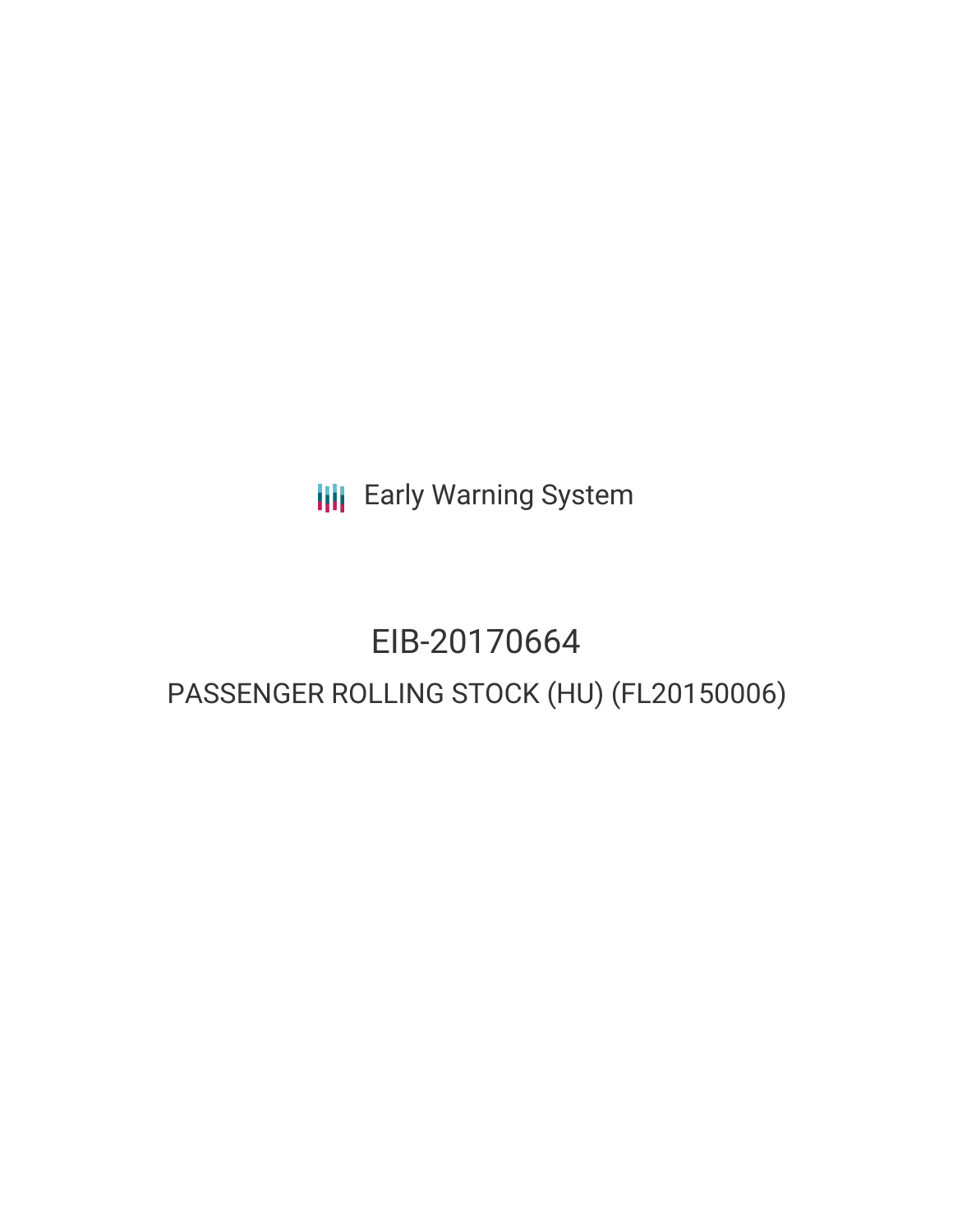

#### **Quick Facts**

| <b>Countries</b>               | Hungary                                                               |
|--------------------------------|-----------------------------------------------------------------------|
| <b>Financial Institutions</b>  | European Investment Bank (EIB)                                        |
| <b>Status</b>                  | Approved                                                              |
| <b>Bank Risk Rating</b>        | U                                                                     |
| <b>Voting Date</b>             | 2019-10-15                                                            |
| <b>Borrower</b>                | MAV-START VASUTI SZEMELYSZALLITO ZRT, GYOR-SOPRON-EBENFURTI VASUT ZRT |
| <b>Sectors</b>                 | Transport                                                             |
| <b>Investment Type(s)</b>      | Loan                                                                  |
| <b>Investment Amount (USD)</b> | $$24.27$ million                                                      |
| <b>Project Cost (USD)</b>      | \$173.23 million                                                      |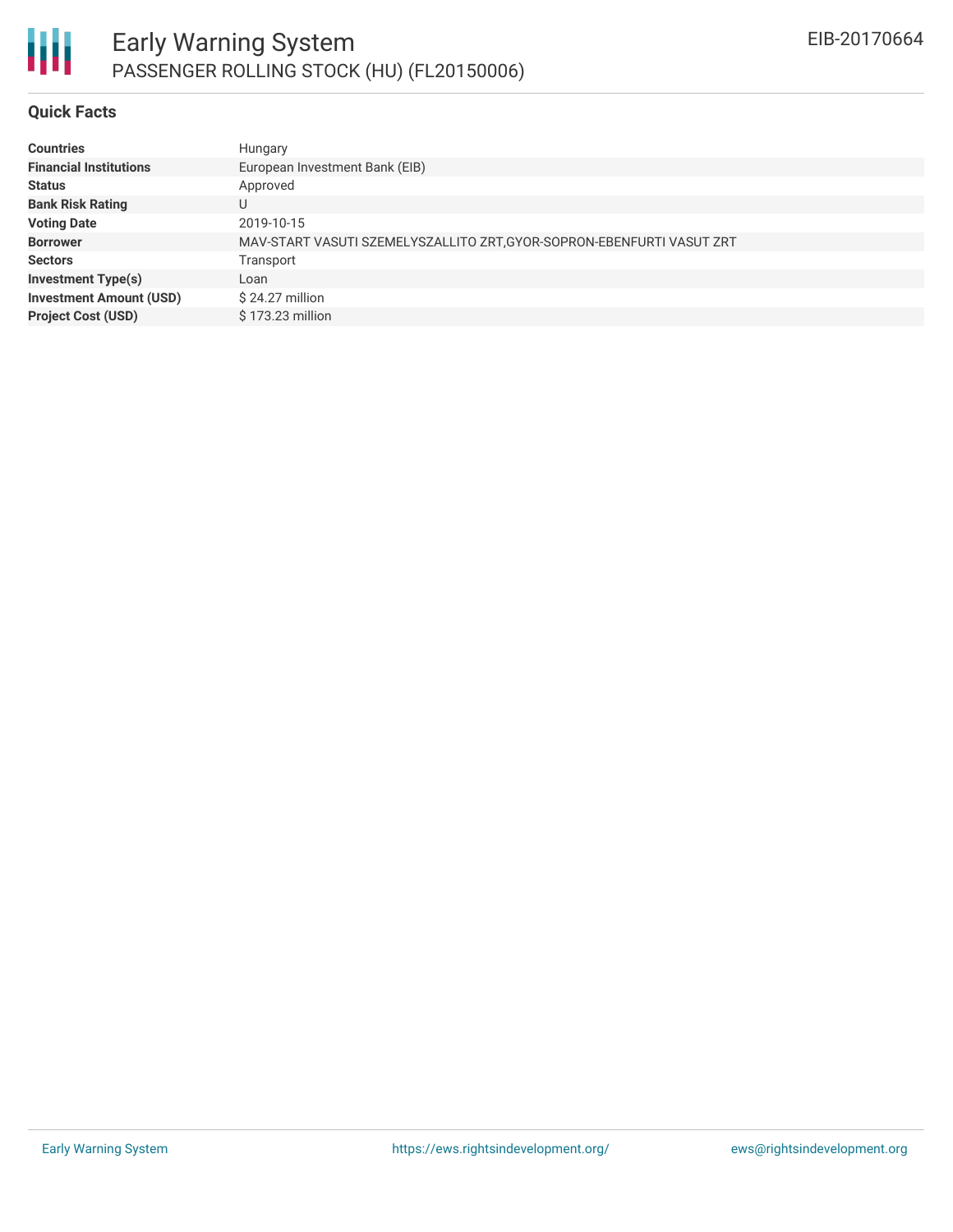

# **Project Description**

According to the Bank's website, this project provides financing for the acquisition of 25 Electric Multiple Units (EMUs) for replacement of the rolling stock currently used in suburban and regional passenger railway services in Hungary.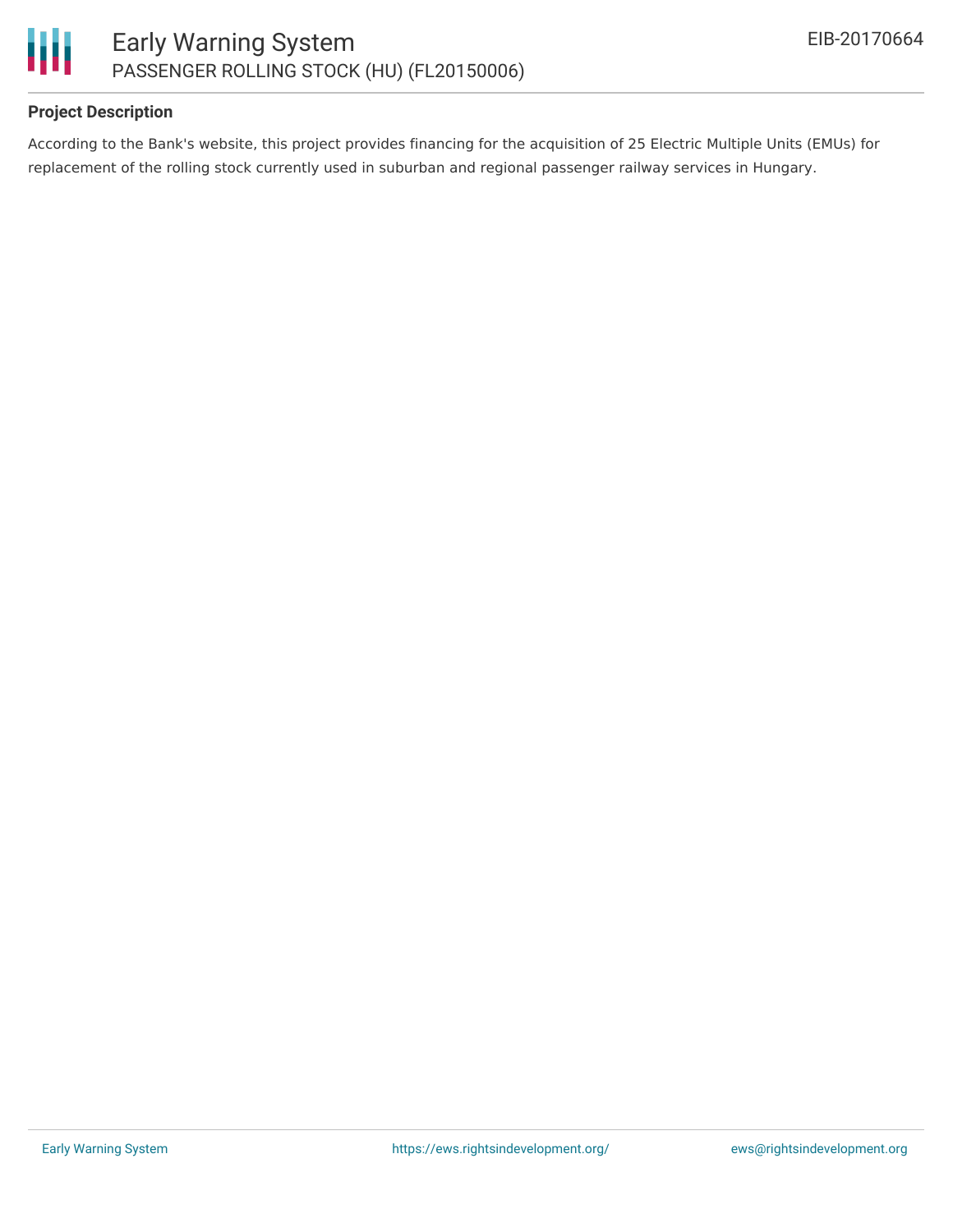

# **Investment Description**

European Investment Bank (EIB)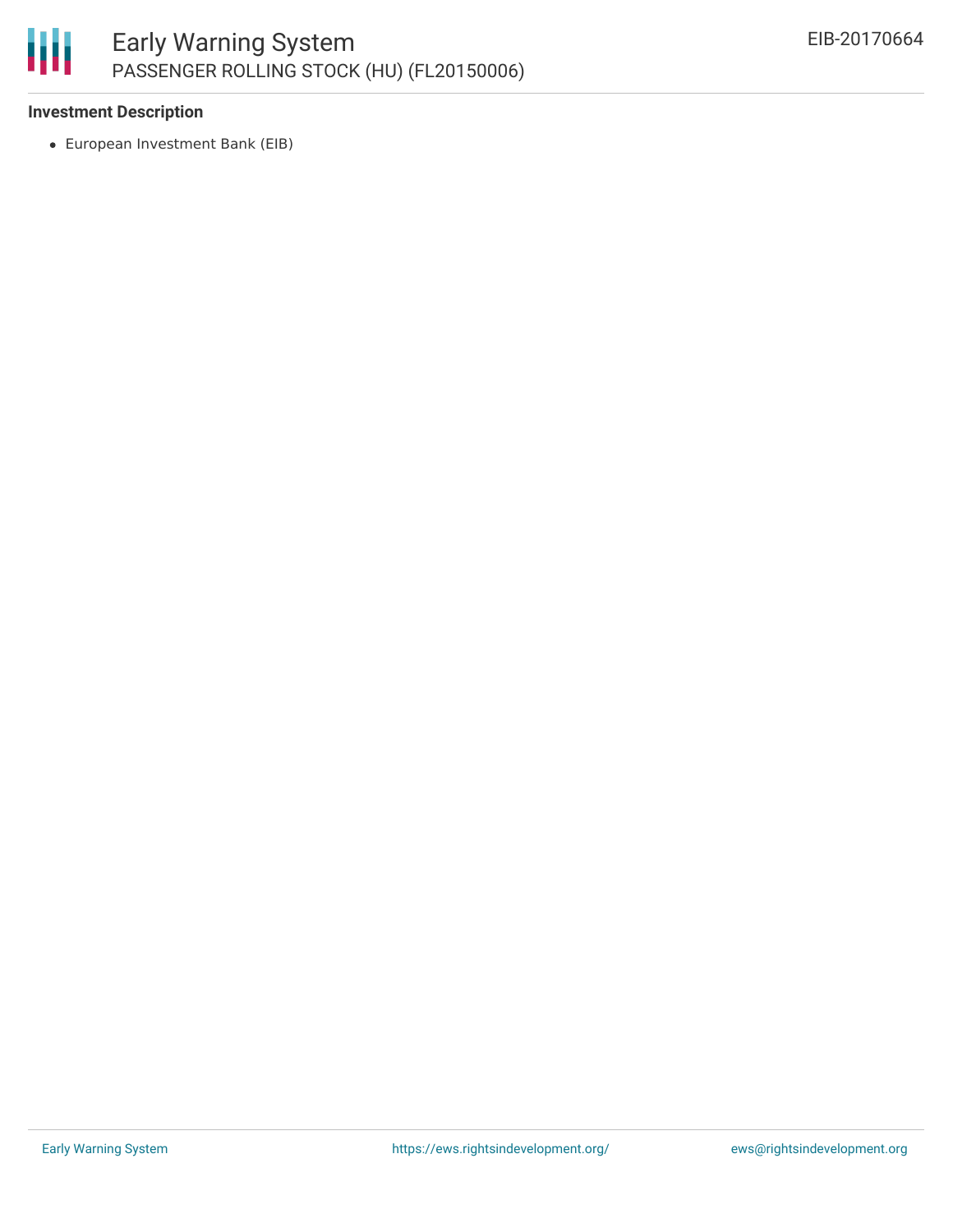# **Contact Information**

No project-specific contact information available at time of writing.

### **ACCOUNTABILITY MECHANISM OF EIB**

The EIB Complaints Mechanism is designed to facilitate and handle complaints against the EIB by individuals, organizations or corporations affected by EIB activities. When exercising the right to lodge a complaint against the EIB, any member of the public has access to a two-tier procedure, one internal - the Complaints Mechanism Office - and one external - the European Ombudsman. A complaint can be lodged via a written communication addressed to the Secretary General of the EIB, via email to the dedicated email address complaints@eib.org, by completing the online complaint form available at the following address: http://www.eib.org/complaints/form, via fax or delivered directly to the EIB Complaints Mechanism Division, any EIB local representation office or any EIB staff. For further details, check:

http://www.eib.org/attachments/strategies/complaints\_mechanism\_policy\_en.pdf

When dissatisfied with a complaint to the EIB Complaints Mechanism, citizens can then turn towards the European Ombudsman. A memorandum of Understanding has been signed between the EIB and the European Ombudsman establishes that citizens (even outside of the EU if the Ombudsman finds their complaint justified) can turn towards the Ombudsman on issues related to 'maladministration' by the EIB. Note that before going to the Ombudsman, an attempt must be made to resolve the case by contacting the EIB. In addition, the complaint must be made within two years of the date when the facts on which your complaint is based became known to you. You can write to the Ombudsman in any of the languages of the European Union. Additional details, including filing requirements and complaint forms, are available at: http://www.ombudsman.europa.eu/atyourservice/interactiveguide.faces